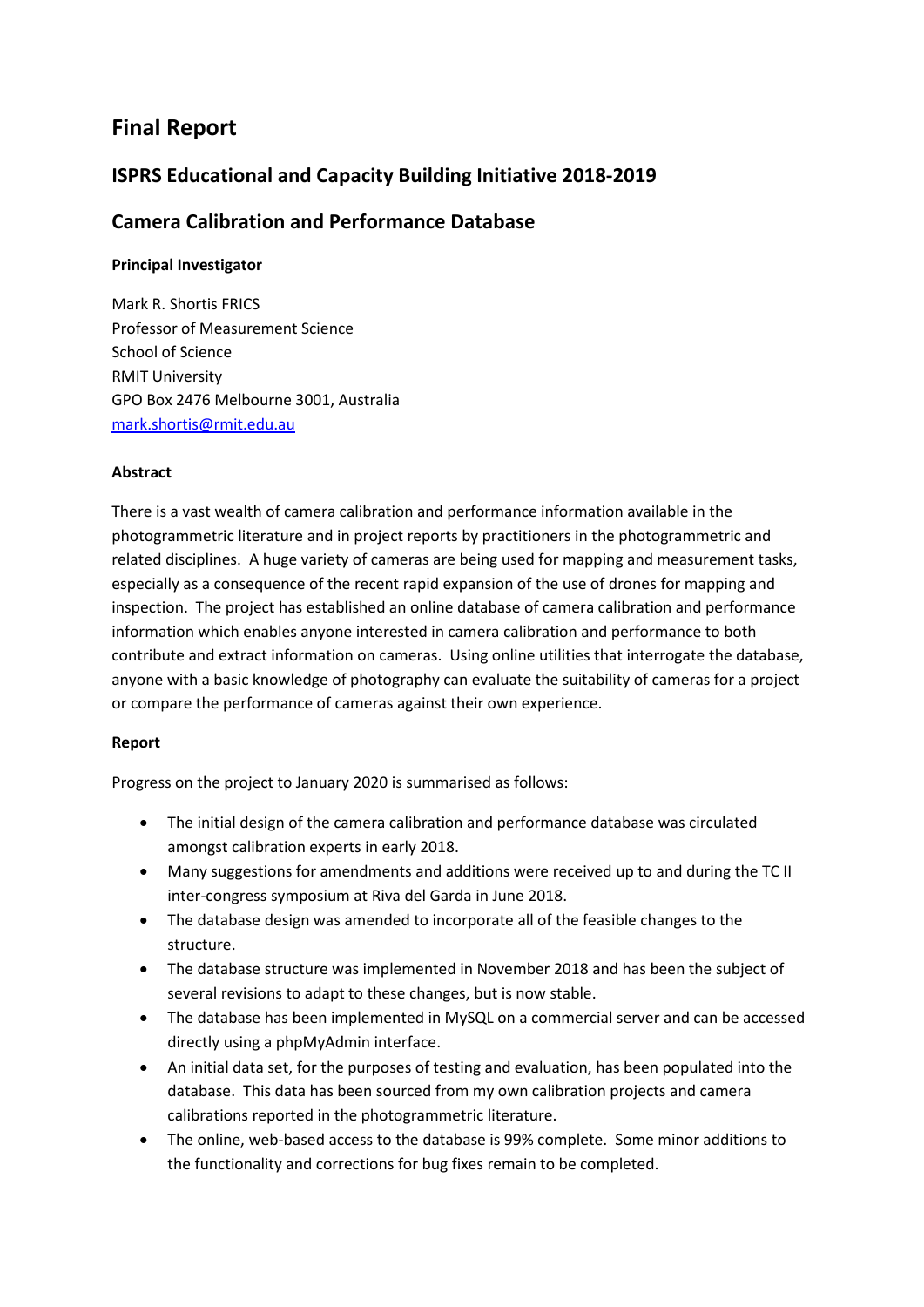• The majority of the utility functions (see the list below) have been developed, tested and incorporated.

The following list of [utilities](http://www.cameracalibration.org/) has been implemented:

- Tables and graphs of radial and decentring distortion profiles.
- Computation of the photograph scale at a specified camera to object range.
- Computation of area coverage and ground sample distance (GSD) at a specified camera to object range.
- Computation of the precision of position and height information at a specified range and baseline separation for a stereo-camera system.
- Computation of the precision of 3D information at a specified range, number of camera stations and convergence angle for a photogrammetric network.
- Generation of a simple text file of camera calibration parameters for a specific camera and lens combination that can be adapted for input to a range of photogrammetric applications. This utility includes the options for mm or pixel unit output and the origin at either centre of frame or top left of frame.
- Computation of proportional precision and accuracy.
- Computation of radial distortion coefficients based on a table of values.

The web access, still under development, can be accessed [here.](http://www.cameracalibration.org/dev/search.php)

### **Problems Encountered**

Implementation of the database design and web site has been hampered by difficulties in engaging suitable personnel. Commercial website and database design services were either unwilling to accept such a small project or indicated an overall cost well beyond the available budget.

As an alternative, a camera calibration expert offered to design and implement the database. Unfortunately, because of technical difficulties, this option could not proceed and consequently delayed the project by 3-4 months. The developer was unable to make any progress because of server-client access difficulties which were never resolved.

In October 2018 two sessional academics were recruited to the project from the computer science group within the School of Science at RMIT University. They offered to support the project with database and web site development expertise. Because the project is in addition to their research and teaching duties, it was expected that progress with the development work would be slow.

In parallel with the development, a part-time tutor was engaged to do some of the data entry directly into the database, using camera calibration information sourced from reports in journals and conference proceedings.

Progress during the first few months of 2019 was steady but slow. Unfortunately one of the two volunteer academics had a bout of serious illness and was unable to make any progress on the project for 3-4 months. Progress in the second half of 2019 has again been steady but slow.